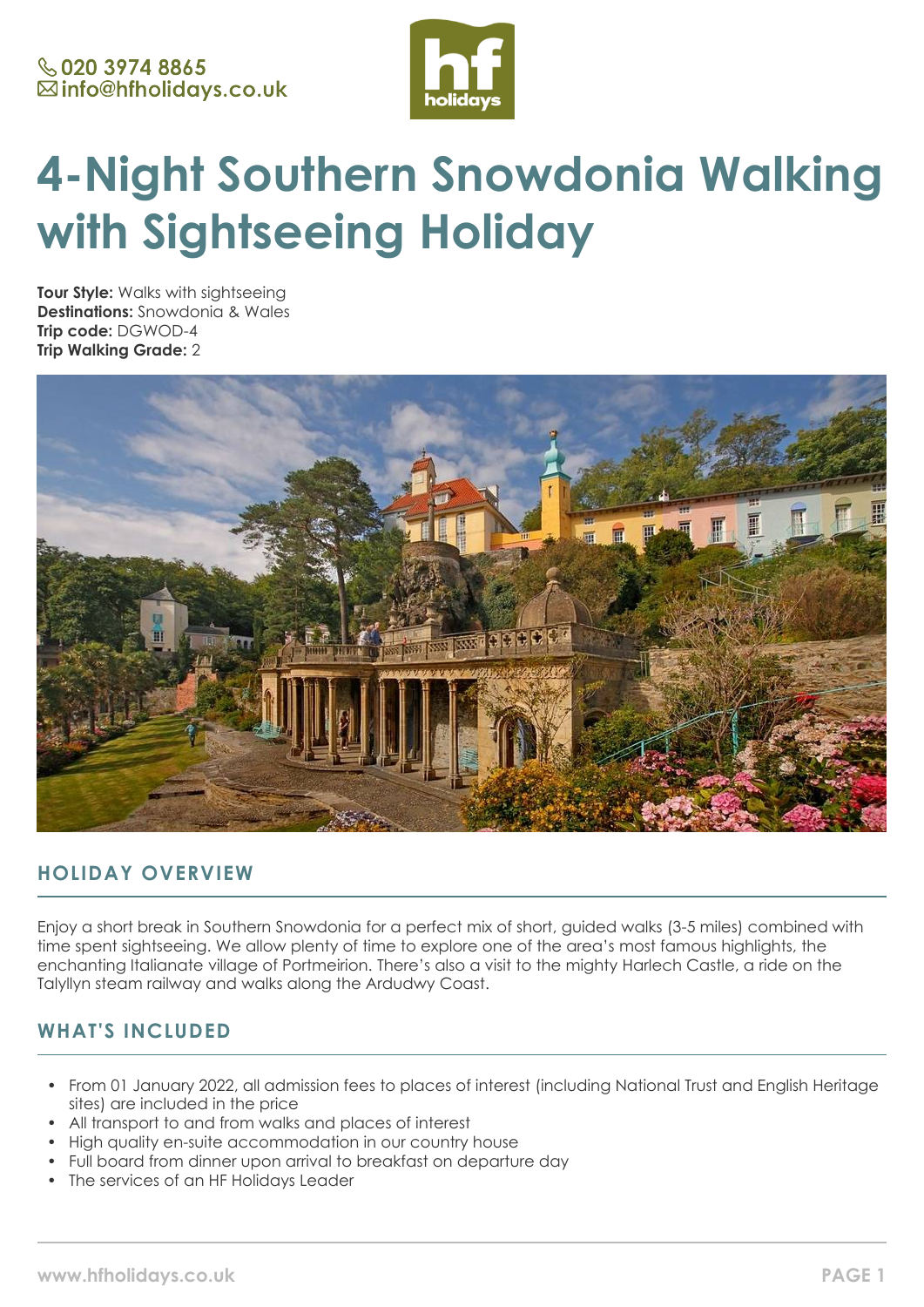# **HOLIDAYS HIGHLIGHTS**

- Marvel at the iconic Italianate village of Portmeirion
- Take a ride on the Talyllyn steam train to the impressive Dolgoch waterfall
- Explore the impressive Llanfair Slate Caverns
- Visit the mighty fortress of Harlech Castle

# **TRIP SUITABILITY**

This trip is graded Activity Level 2. Enjoy walks up to 5½ miles (9km) with 800 feet (240m) of ascent. Walking is generally on good paths and tracks, with some steep or rocky sections and some beach walking.

## **ITINFRARY**

## **Day 1: Arrival Day**

You're welcome to check in from 4pm onwards.

Enjoy a complimentary Afternoon Tea on arrival.

# **Day 2: The Precipice Walk And Portmeirion**

**Distance:** 3½ miles (5.5km)

**Ascent:** 500 feet (150m)

**In Summary**: The Precipice Walk is one of the most famous attractions of the Dolgellau area, and affords wonderful views down the Mawddach estuary and over to Cadair Idris. After a morning walk, there's a visit to Portmeirion, the stunning Italianate village set on a peninsula, created by the architect Clough Williams- Ellis. There's time to explore woodland and coastal walks from the village.

# **Day 3: Abergynolwyn, The Talyllyn Railway, And Dolgoch Falls**

**Distance:** 5 miles (8km)

**Ascent:** 800 feet (240m)

**In Summary:** A morning walk into the Dysynni valley to visit Castell Y Bere and Mary Jones' chapel. The 13th century Castle Y Bere was the last stronghold of the Welsh princes. From Abergynolwyn village we walk beside nant Gwernol, then board the steam train for a ride on the Talyllyn railway to admire beautiful Dolgoch Falls.

# **Day 4: The Ardudwy Coast And Harlech Castle**

**Distance**: 5 miles (8km)

## **Ascent:** 650 feet (200m)

**In Summary:** Explore the Ardudwy Coast, with a visit to the Artro estuary and a walk on the delightful beach at Llandanwg. En route there's a visit to the impressive Llanfair slate caverns and in Harlech, we'll discover the castle. Considered to be one of King Edward I's most spectacular coastal fortresses.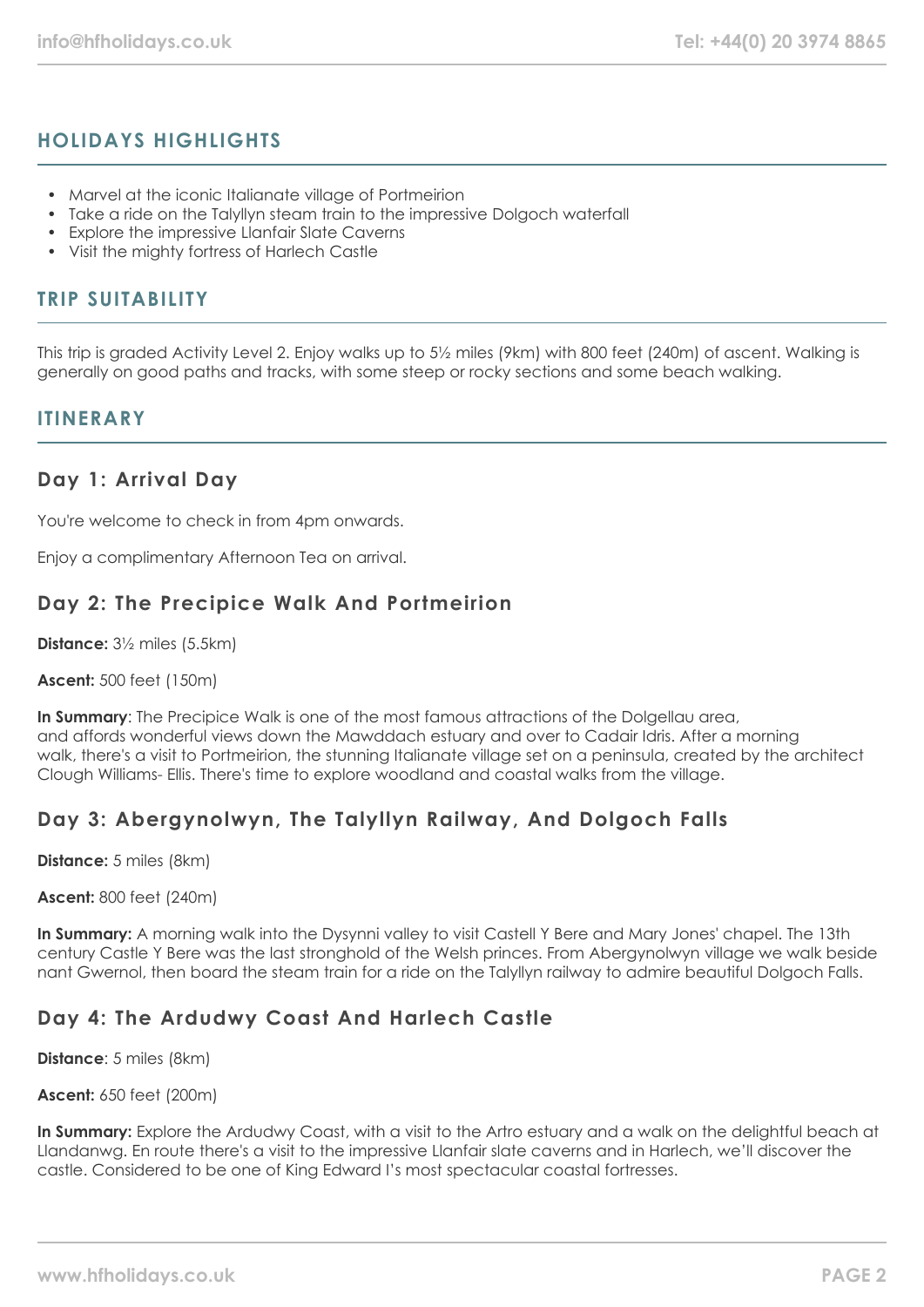# **Day 5: Departure Day**

Enjoy a leisurely breakfast before making your way home.

# **ACCOMMODATION**

# **Dolserau Hall**

Walkers in the know head to southern Snowdonia to uncover one of Wales' best-kept secrets. Stood in the heart of the Snowdonia National Park, just a couple of miles from the attractive market town of Dolgellau, Dolserau Hall makes a superb base for getting off the beaten path. The tranquillity of the location wraps around you. A smart country house with breathtaking views from every room, attractive gardens and vistas that stretch across the valley to the summit of Cadair Idris, you're surrounded by rural inspiration. Depending on what mood strikes, explore the Rhinogs, take on a classic ridge walk with great views, set foot on the Mawddach Trail or follow the coast to Harlech, where the eponymous medieval castle stands on a wonderful position overlooking the sweeping sands of Cardigan Bay. Croeso I Cymru, as they say around here.

# **Country House Accommodation**

## **Accommodation Info**

## **Need To Know**

We appreciate that COVID-19 continues to impact the nations. The English, Scottish and Welsh governments are not always in sync, so measures in our country houses may vary between the nations. We thank all quests for adhering to the measures we have introduced to keep our guests, leaders and team members safe.

You can see our latest FAQs and guarantees at <https://www.hfholidays.co.uk/coronavirus-travel-advice>

## **Ventilation, Physical Distancing Measures and Group Sizes around the Houses**

We will keep our public areas well ventilated; for your comfort you might want to pack an extra layer to keep you comfortable.

With the relaxation of physical distancing, we will be allowing larger groups to dine and relax in the bar together.

Hand sanitiser stations will be made available in frequently used public areas for guests and staff use. It is advisable to bring additional hand sanitiser for whilst you are out walking.

We always follow the latest regional government advice, but our one recommendation is don't forget your face mask! There is no requirement to wear a face covering in communal areas, but you may of course choose to. Some places throughout the UK may still require you to wear a mask even if the government legislation does not. With this in mind we suggest you bring a personal supply of face coverings for the duration of your stay.

### **Servicing Bedrooms:**

At this stage we are not reintroducing our daily room servicing. Extra tea, coffee, milk, towels and toiletries will be available on request from our team. Bins can be left outside your door for emptying.

## **COVID-19 Symptoms or Cases**

If a guest has symptoms of COVID-19 then they should inform the house team and immediately self-isolate to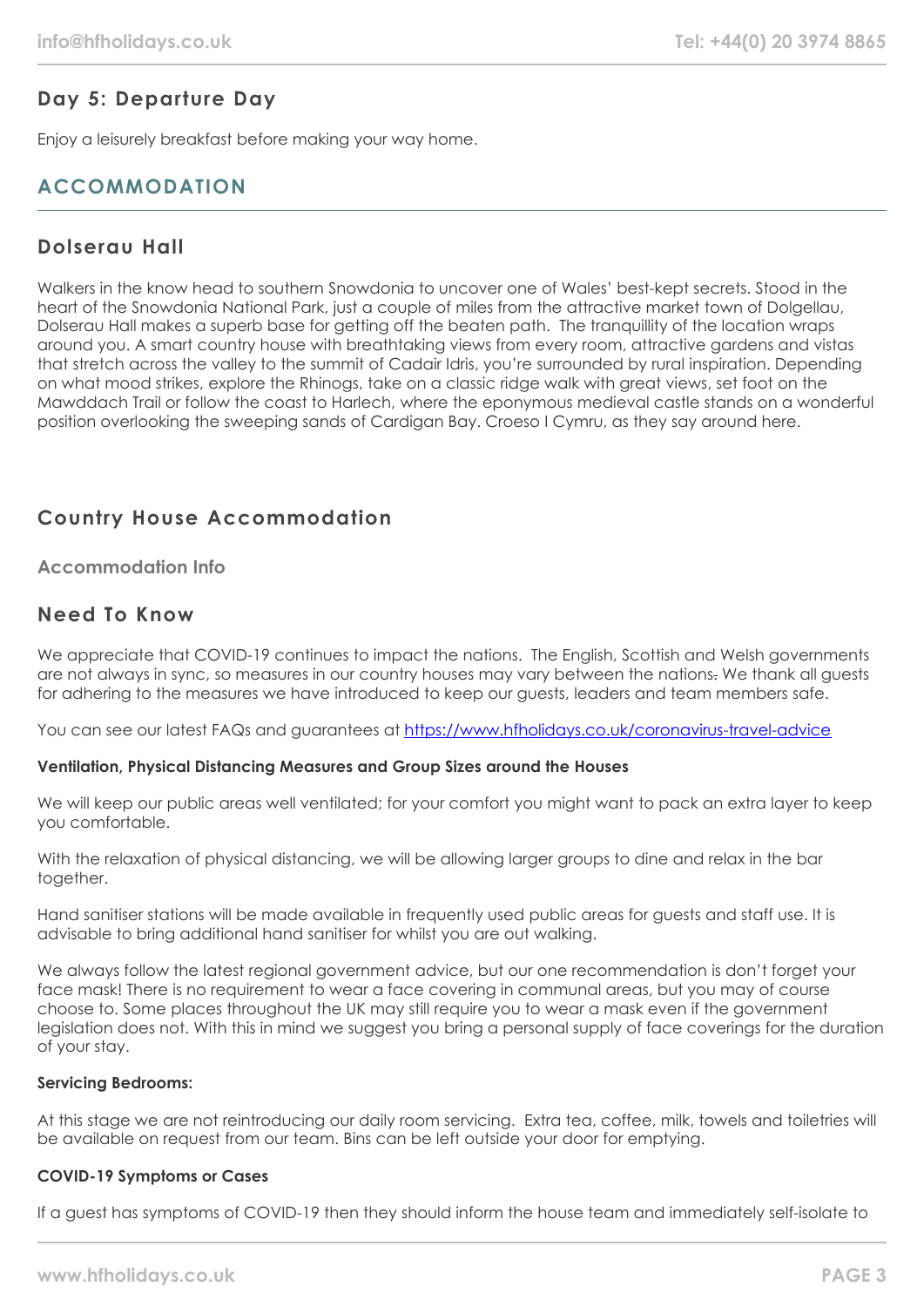minimise any risk of transmission and make arrangements to request a COVID test. If a guest receives a positive test result, they should return home if they reasonably can. They should where possible use private transport but only drive themselves if they can do so safely. If a guest cannot reasonably return home, they should discuss their circumstances with the House Manager. Additional charges may be levied if a guest needs to self-isolate for longer than their planned holiday.

#### **What can you do to help keep everyone safe?**

- Wear a face mask/covering where required and please bring plenty of face coverings for the duration of your stay
- Carry/use hand sanitiser
- Wash your hands frequently with soap and water when possible
- Cover your mouth and nose with a tissue or your sleeve when you cough or sneeze
- Avoid passing round objects such as cameras & phones
- If you are displaying symptoms of Coronavirus, please do not travel to an HF Holidays House

## **Rooms**

### Tea & coffee-making facilities, TV, Hairdryer, Toiletries, Wi-Fi

Stay in the smartly presented rooms in the main house or in one of the handful of bedrooms in the converted coach house close by. With 23 rooms, Dolserau Hall has plenty of space and there's a range of Classic and Premium Rooms to choose from. Enjoy the extra space of Room 1 and soak luxuriously in the tub that comes with the room, or watch the light change outside from the comfort and privacy of the sofa in front of the large picture window in Room 5.

All 'Classic' rooms are ensuite and furnished to a high standard. There are also several 'Premium' Rooms that are either larger or have a desirable view, a more luxurious mattress and larger television – upgrade your stay for just an extra £15-25 per person per night. You can choose a specific room for an extra £30 per room, subject to availability. Upgrade supplements still apply.

## **Check in:**

Check in opens at **4pm** for all guests. Guests will be unable to access any of the Country House facilities, including leaving luggage before 4pm.

We are delighted to invite you to enjoy a complimentary Afternoon Tea on arrival. Relax and meet your fellow guests and leaders.

### **Check out:**

#### Check out time: **10am**

Please note, you will need to settle your bill before departure and payment will only be possible by card. Gratuities and donations to the Pathway Fund can also be made by card.

## **Facilities**

Free Wi-Fi, boot room and drying room, extensive garden, lounge bar, library and board games to borrow

After a day rambling over the slopes of the Rhinogs or summiting a cracking peak, come back to the house and its specially tailored walkers' facilities. Wander through the Coach House garden and admire the farreaching views. Settle into the lounge bar and sink into the comfy leather sofas here. Grab a book or a board game and make yourself comfortable.

### **Welcome Information**

A Welcome Information Pack providing details about the Country House and your holiday will be available in each bedroom. This personal pack of information will detail what to expect during your stay in the house, the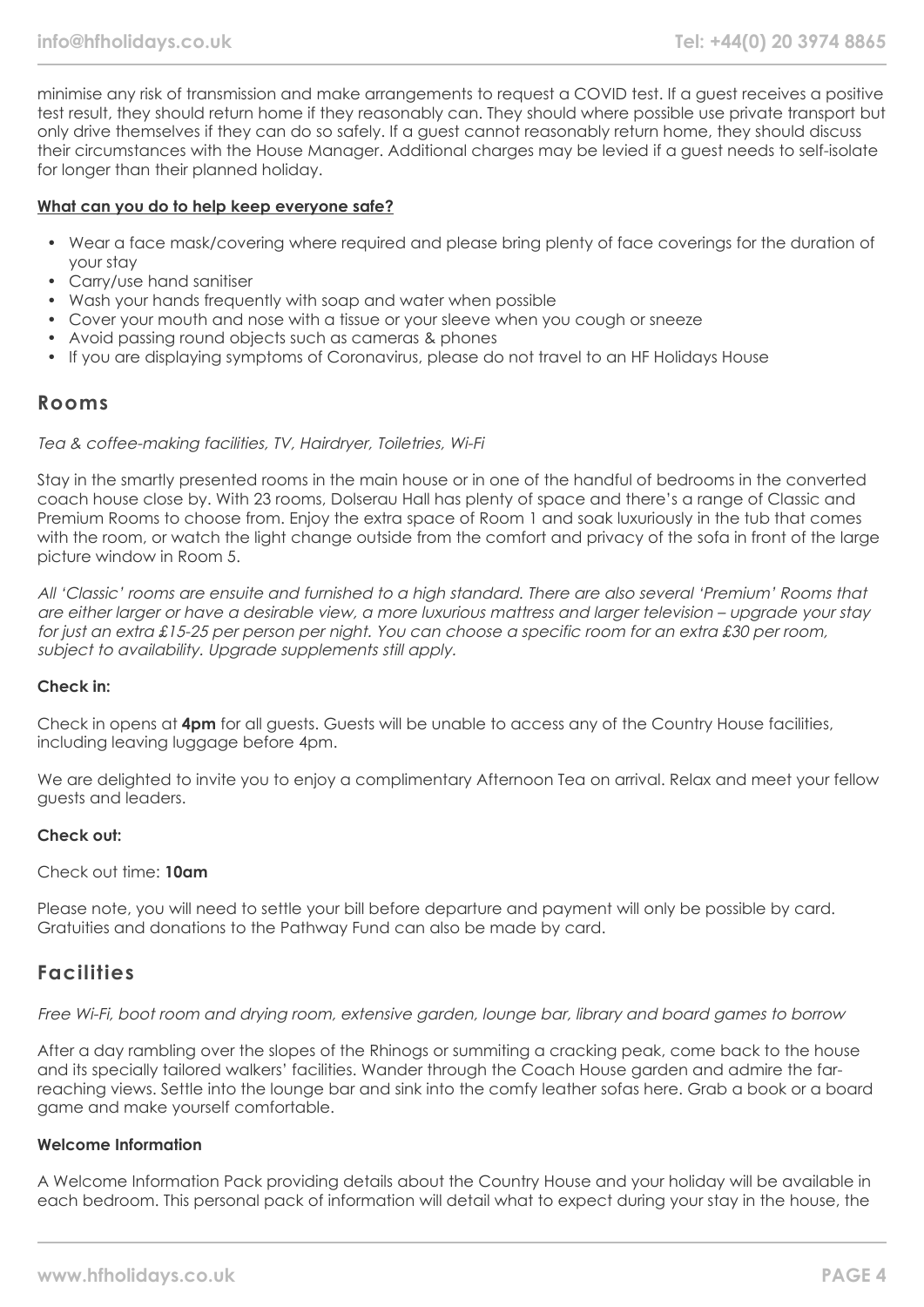menu for the duration of your stay, dinner & picnic lunch order forms and the guest registration form for completion.

Our houses are locked at night-time and accessible with a door code which is available in the Welcome Pack. However, we also recommend making a note of the Duty Manager number on arrival, in case of an emergency or getting locked out.

## **Evenings**

Join our team after dinner on Wednesday evenings to see if you've got the knowledge to triumph in the HF Big Pub Quiz! There will also be another evening of entertainment at the beginning of the week which will vary depending on the house you are visiting.

If there are leaders resident, they will be available to chat to guests about self-guided walks. You can borrow walking route notes and maps from our Discovery Point.

### **Walks Talks – Guided Walking Information Briefings**

Self-Guided guests are always welcome to join our Guided Walking briefings to hear about the local conditions.

Our leaders will deliver a Guided Walking Information Briefing on each arrival day before and after dinner followed by a group Walks Talk to let guests know about the following day's walks. Walks Talks are usually before and after dinner prior to each walking day. The information is repeated so you can join whichever time suits you.

If you are undecided which walk to do, our leaders will be available in the bar or lounge to answer any questions you might have. Our website contains up-to-date information about the walks for each holiday.

Before you leave for your walk your leader will run through a short safety briefing for the day.

Each day, the latest weather forecast will be displayed for all guests to check to ensure appropriate clothing is worn for the walks.

Please note, if you decide to do your own walks, or you are on a self-guided walking holiday, you must complete an Independent Walker Card each day. These can be found near the Discovery Point in the house.

## **Food & Drink**

As at all our country houses, holidays are full board, from afternoon tea served as a welcome treat through that evening's meal to a hearty breakfast on the day of departure. Food at Dolserau Hall is varied with a strong emphasis on the use of seasonal British produce. Our experienced chefs create each dish using only the freshest ingredients and, when in season, use home grown herbs and vegetables taken from our own gardens to give a true taste of the local area.

Along with many hospitality business across the UK we are presently experiencing disruption to our food and drink supply chain. COVID continues to limit the ability of suppliers to deliver and the war in Ukraine (along with several other global challenges) is impacting availability of many basic products. We are working hard to ensure that these challenges do not negatively impact your holiday but ask for your understanding should we need to make last minute changes to dishes or menus.

# **Accessibility**

For accessibility and assistance information, please contact our expert team on [020 3974 8865](tel:02039748865) or view the accessibility information online for [Dolserau Hall](https://www.hfholidays.co.uk/images/Documents/accessibility_statements/dolserau-hall---accessibility-information---update-mar-2021.pdf)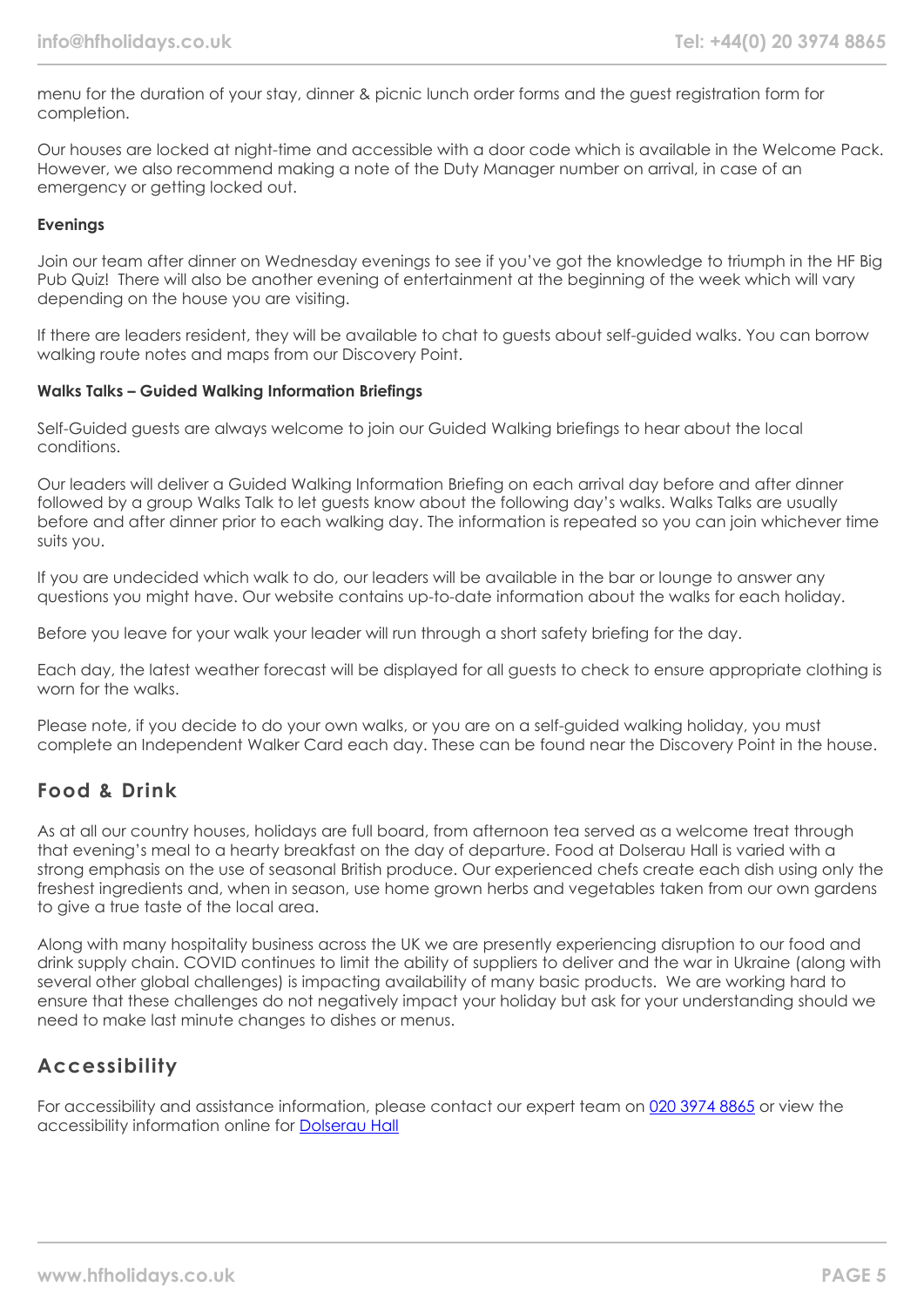# **TRAVEL DETAILS**

Our address is: Dolserau Hall, Dolgellau, Gwynedd, LL40 2AG Tel: [01341 422522](tel:01341422522)

## **By Train:**

The most convenient railway station for Dolserau Hall is at Machynlleth. For train times and route planning visit [www.nationalrail.co.uk](http://www.nationalrail.co.uk/) or phone [03457 484950](tel:03457 484950)

## **By Taxi:**

The 16-mile journey from Machynlleth railway station takes approximately 30 minutes. You can pre-book a taxi from our recommended taxi company, Mach Taxis. As a guide price, it costs £35 per 4-seat taxi in 2022. 8-seat taxis are also available at a higher rate. Mach Taxis will arrange shared taxis wherever possible. Please prebook your taxi at least 7 days in advance by contacting:

Mach Taxis\* Tel: [+44 \(0\) 1654 702048](tel:01654702048) Email: [taxi@machtaxis.com](mailto:taxi@machtaxis.com)

The return journey can be arranged on your behalf by the House Manager. \*Mach Taxis is not owned or managed by HF Holidays

## **By Bus:**

From Machynlleth take the T2 bus to Dolgellau. The 2-mile journey to Dolserau Hall from Dolgellau can be completed by taxi (see above). Alternatively alight at Dolgellau Starbucks, from where it a 1-mile walk along a quiet country lane to the house.

## **By Car:**

Dolserau Hall is approximately 1 1/<sub>2</sub> hours' drive from the M56 at Chester or the M54 at Telford.

From the North head to Chester, then take the M53 and A55 around the south of Chester. Join the A550 then the A5104 for about 20 miles, then finally the A494 signposted to Bala. Stay on the A494 through Bala heading towards Dolgellau. A mile after going past a junction for the B4416 to Brithdir, take the next turning on the left, after the campsite. Follow the country lane for 1/2 mile to Dolserau Hall.

From the South take the M54 and A5 to Shrewsbury. Follow the A5 around the south of Shrewsbury and join the A458 towards Welshpool. Continue on the A458 through Welshpool and after a further 27 miles turn right at a roundabout onto the A470 towards Dolgellau. As you come down a steep hill before Dolgellau, look out for a petrol station on the right-hand side. Take the turning on the right immediately before the petrol station. Dolserau Hall is about 1 mile along this country lane on your left.

# **LOCAL AREA**

During your visit to Dolserau Hall you may enjoy visiting the following places of interest:

## **Welsh Highland Railway & Ffstiniog Railway**

Take a steam train ride on these two heritage railway routes to enjoy Snowdonia's spectacular scenery from the comfort of a railway carriage. The **[Ffstiniog Railway](https://www.festrail.co.uk/news_and_events_item/trains-running-from-july-20th/)** runs from Porthmadog to Tan y Bwlch while the [Welsh](https://www.festrail.co.uk/news_and_events_item/welsh-highland-railway-services-recommence-august-18th/) [Highland Railway](https://www.festrail.co.uk/news_and_events_item/welsh-highland-railway-services-recommence-august-18th/) runs from Caernarvon to Beddgelert. The station at Porthmadog is about a 40-minute drive from Dolserau Hall while Caernarvon station is just over an hour away.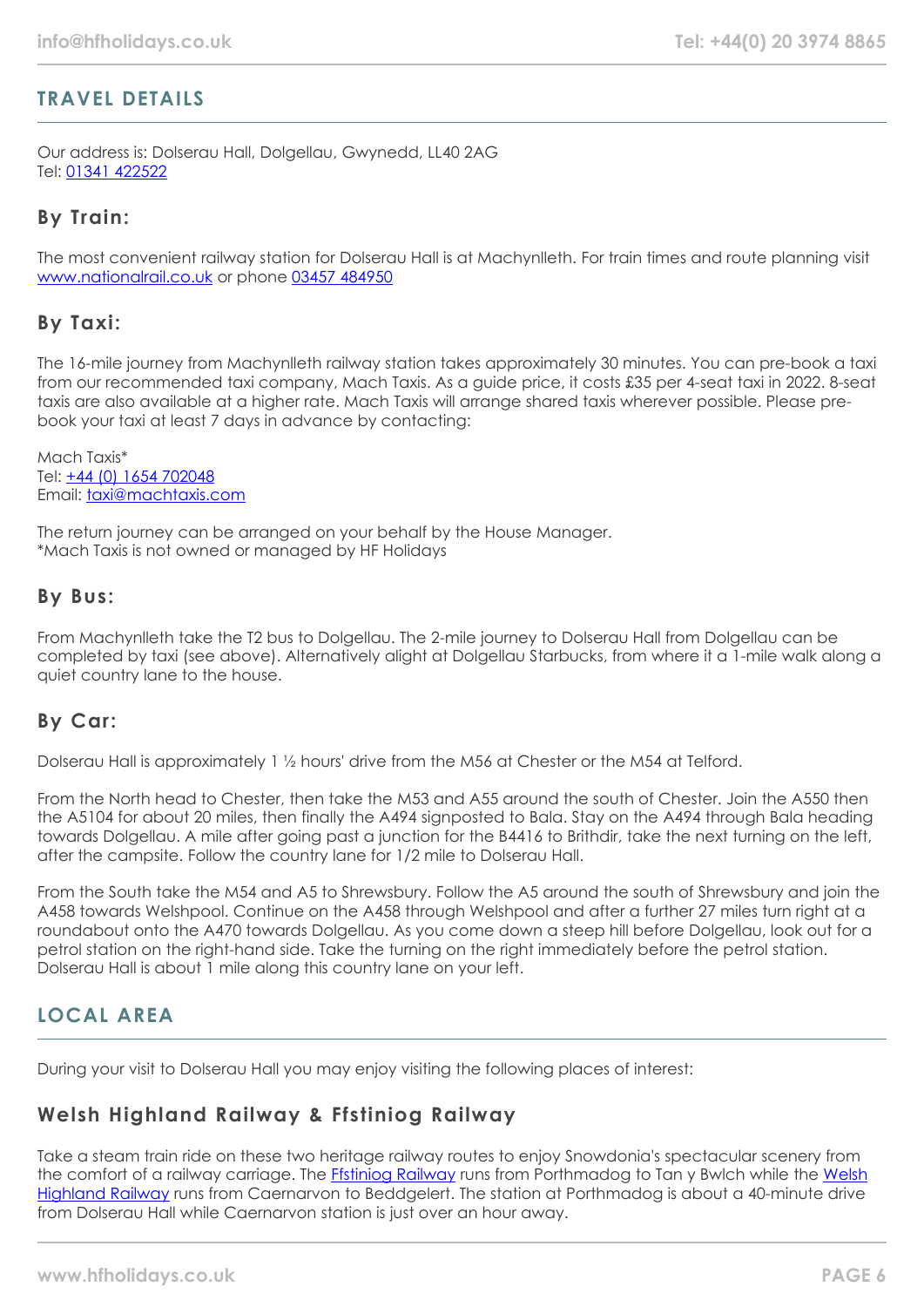# **Great Little Trains Of Wales**

Snowdonia is noted for its concentration of [narrow gauge steam railways](https://www.greatlittletrainsofwales.co.uk/), all of which offer highly scenic journeys - there are 11 to choose from. For a truly unique day out you can take the [Snowdon Mountain Railway](https://www.greatlittletrainsofwales.co.uk/en/railways/snowdon-mountain) to the summit of Snowdon (best to book in advance as tickets can sell out quickly on busy days). The railway runs from Llanberis - about 1 hour 20 minutes from Dolserau Hall.

# **National Slate Museum**

Located at Llanberis, the excellent (and free!) [National Slate Museum](https://museum.wales/slate/) tells the story of this once extensive industry. You can see slate being cut by hand, the huge waterwheel that powers the machinery and the fascinating quarrymen's houses which show their development over the centuries. Llanberis is around 1 hour 20 minutes' drive from Dolgellau.

# **Caernarfon Castle**

Built by King Edward I after his conquest of Wales, [Caernarfon Castle](https://cadw.gov.wales/visit/places-to-visit/caernarfon-castle) is one of the most impressive and well preserved fortifications in the principality. Along with neighbouring castles at [Harlech,](https://cadw.gov.wales/visit/places-to-visit/harlech-castle) Beaumaris and Conwy, it now has World Heritage status. Caernarfon is around 1 hour 10 minutes' drive from Dolgellau.

# **Criccieth**

The seaside town of Criccieth is around 50 minutes' drive from Dolgellau and full of Victorian character. You could visit the ruins of [Criccieth Castle,](https://cadw.gov.wales/visit/places-to-visit/criccieth-castle) relax on the beach, or sample the excellent ice cream at [Cadwaladers](https://cadwaladers.co.uk/) [parlour](https://cadwaladers.co.uk/) - open since 1927!

# **Harlech Castle**

[Harlech Castle](https://cadw.gov.wales/visit/places-to-visit/harlech-castle) occupies a superb vantage point overlooking the coast and the mountains of Snowdonia. Built by Edward I, its imposing walls were built by 1,000 skilled craftsmen between 1283 and 1295. The castle is about 45 minutes from Dolgellau.

# **Llechwedd Slate Caverns**

Located near Bleanau Ffestiniog, about 40 minutes' drive from Dolgellau, the [Llechwedd Slate Caverns](https://llechwedd.co.uk/) are one of the area's most popular attractions. Take the underground railway deep into the mountain where a knowledgeable guide will tell you how slate was hewn by hand.

# **Bodnant Gardens**

Situated in the Conwy Valley, just over an hour's drive from Dolgellau, the National Trust's [Bodnant Gardens](https://www.nationaltrust.org.uk/bodnant-garden) have impressive collections of colour and views of the Snowdonian mountains.

# **Plas Newydd**

The grand house at [Plas Newydd](https://www.nationaltrust.org.uk/plas-newydd-house-and-garden) enjoys glorious views overlooking the Menai Straits. Built for the 1st Marquess of Anglesey, the house itself is impressive, as are the extensive gardens. Now managed by the National Trust. Around 1 hour 20 minutes' drive from Dolgellau.

# **Portmeirion**

This quaint and fascinating Italianate village was the brainchild of the architect Clough Williams-Ellis. It is also well-known as the setting for the cult 1960's TV series The Prisoner. [Portmeirion village](https://portmeirion.wales/) is around an hour's drive from Dolgellau.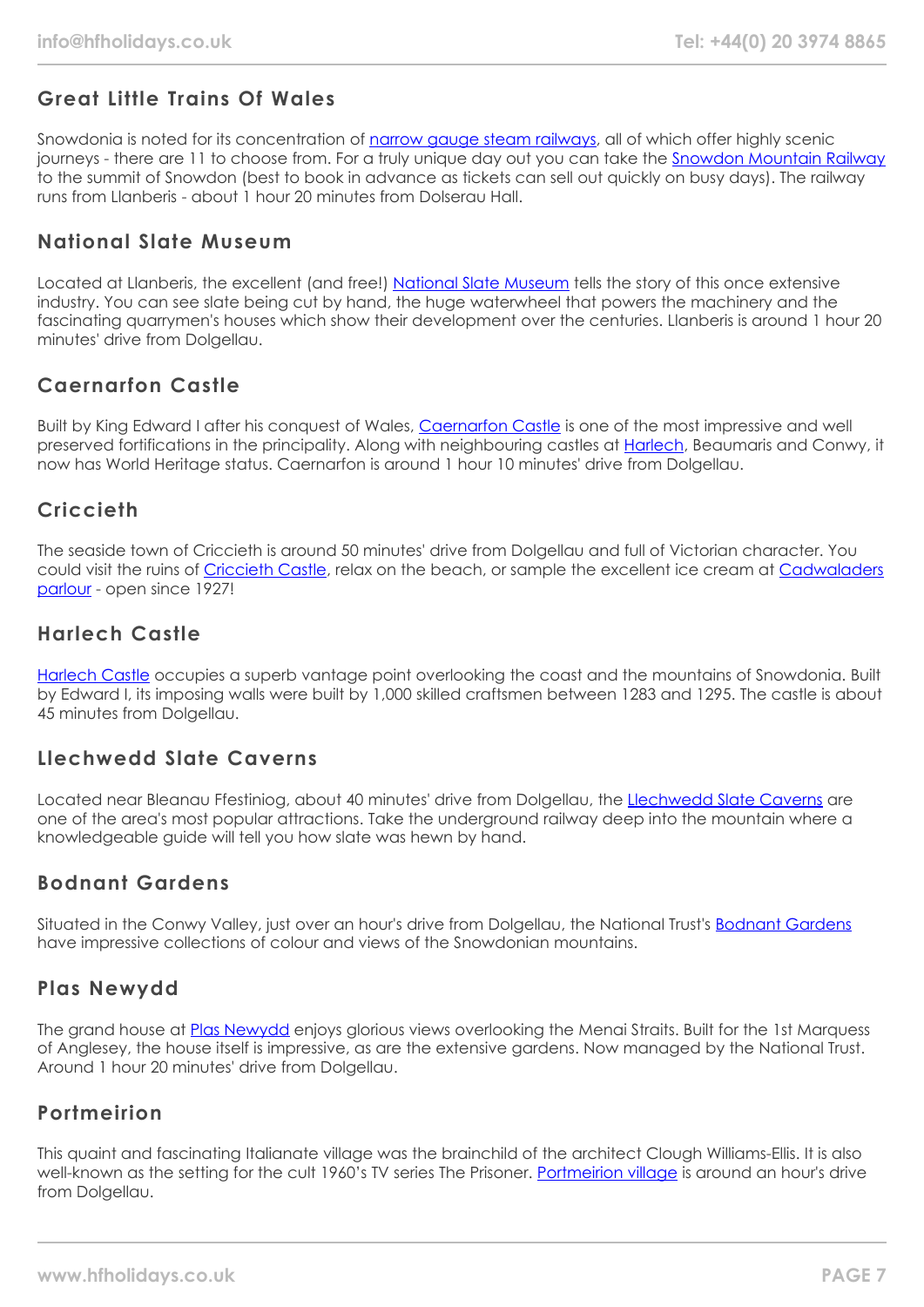# **USEFUL HOLIDAY INFORMATION**

# **Essential Information**

"There's no such thing as bad weather, just the wrong type of clothing!" goes the adage. Come prepared for all eventualities and you'll walk in comfort as well as safety. Britain's famous for its changeable weather, so here's our advice on what to wear and bring.

## **Essentials**

- Waterproof walking boots providing ankle support and good grip.
- A waterproof jacket and over-trousers
- Gloves and a warm hat (it can be chilly at any time of the year)
- Rucksack
- Water bottle (at least 1 litre capacity)
- A small torch (everywhere in winter, year round in mountains)
- Sun hat and sunscreen Denim jeans and waterproof capes are not suitable on any walks.

## **Recommended**

- Several layers of clothing, which can be added or removed
- Specialist walking socks to avoid blisters.
- A first aid kit inc plasters– your leader's first aid kit doesn't contain any medication
- Sit mat (insulated pad to sit on when you stop for a break)

## **You Might Also Want**

- Walking poles, particularly useful for descents.
- Insect repellent
- Flask for hot drinks
- Rigid lunch box
- Gaiters
- Blister kit (eg Compeed) just in case
- Waterproof rucksack liner

# **Safety On Your Holiday**

Walks may be changed for safety reasons and are subject to a maximum and minimum number of guests.

Leaders always consider the safety of the group as a whole, and may need to alter or curtail the walk if the conditions dictate. Your leader may refuse to accept a guest while clothing, equipment or behaviour is unsuitable. In the event of a problem all leaders carry a mobile phone, first aid kit, group shelter, spare maps and a compass.

**Please note:** If you choose to leave the group your leader is no longer responsible for you.

If you have a particular health condition or disability please put this on your guest registration form. This information will be confidential to your leaders and the house manager, but leaders do need to take account of any issues when planning walks. Please carry a copy of these trip notes with you, or note down the contact phone number for your accommodation (details in the travel section) should you need them in case of emergency.

# **HOW TO BOOK**

When you're ready to book, you can choose to **book online** or book **over the phone**. Our website offers secure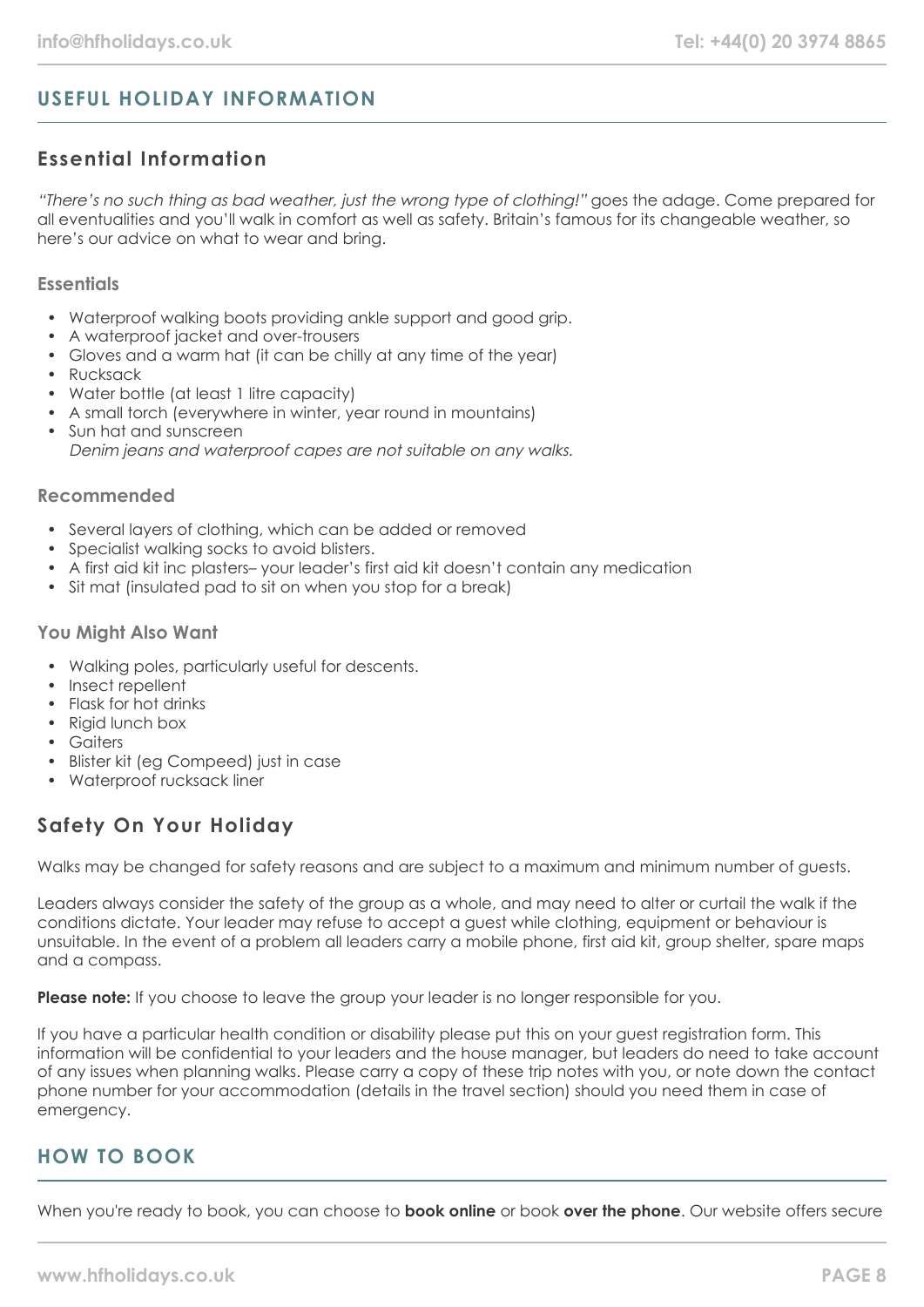online booking for our holidays, is available 24/7, and offers more in-depth information about all our holidays. If you prefer to call us, our experienced and knowledgeable team are available to answer any specific questions you have and can offer guidance as to which holiday is best suited to your needs.

Our office is open: Monday to Friday: 9am – 5.30pm, Saturday: 9am – 1pm, Sunday & Bank Holiday Monday: closed

## **PAYING YOUR DEPOSIT**

To secure the holiday of your choice, you will need to pay a deposit: UK & European Holidays: £150 per person and Worldwide Holidays: £250 per person. You can pay your deposit by debit or credit card with no additional card fees charged or make an online BACS payment directly into HF's bank account, please see details under BACS payments. You can also pay your deposit by cheque within seven days of booking. Cheques should be made payable to 'HF Holidays Ltd' with your booking reference / Order ID on the back.

### **NON-MEMBER FEE**

Non-members can join our holidays by paying a Non-Member's fee of £30 per person per holiday. Alternatively, full membership is available from £100 – visit hfholidays.co.uk/membership for details.

### **BACS PAYMENTS**

Please quote your booking reference / Order ID when you make your payment online: Bank Name: National Westminster Bank, Account Name: HF Holidays Limited, Account Number: 48904805, Sort Code: 60-00-01, IBAN: GB90NWBK60000148904805

Once we have received your booking and deposit, we will send a confirmation invoice to the lead name. Please check this carefully. For bookings 'with flights' it is essential that the names on your booking confirmation invoice match those on your passport for bookings overseas. Please advise us immediately of any errors. Any name changes after the balance of your holiday has been paid will be subject to a fee levied by the airline.

## **MANAGE MY BOOKINGS**

Payments can also be made through the [Manage My Booking](https://www.hfholidays.co.uk/about-us/bookings/my-booking) function on our website. Click on the link at the top of our homepage. This is available to all customers who provide an email address at the time of booking.

### **YOUR FINAL BALANCE**

Your final balance payment is due 6 weeks before departure if you are staying in an HF Holidays UK country house, 8 weeks before departure if you are travelling on one of our holidays in Europe and 10 weeks before departure if you are on a Guided Trail staying in one of our partner hotels or are travelling on a Worldwide holiday. As with paying your deposit, you can pay your final balance by debit or credit card, make an online BACS payment directly into HF's bank account or pay by cheque.

#### **TRAVEL INSURANCE**

Travel insurance is an important part of any booking and essential for one of our holidays. HF Holidays works with specialist. Insurance Brokers Campbell Irvine Direct. For more information or to obtain a quote call them on [01702 427 236](tel:01702427236) or visit [hfholidays.co.uk/insurance](https://www.hfholidays.co.uk/about-us/bookings/insurance)

## **PEACE OF MIND**

## **ATOL:**

The air holidays and flights in this brochure are ATOL-protected, since we hold an Air Travel Organiser's Licence granted by the Civil Aviation Authority. Our ATOL number is ATOL 710. In the unlikely event of our insolvency, the CAA will ensure that you are not stranded abroad and will arrange to refund any money you have paid us for advance bookings. For further information visit the ATOL website [atol.org.uk](https://www.atol.org/)

### **MEMBER OF ABTOT:**